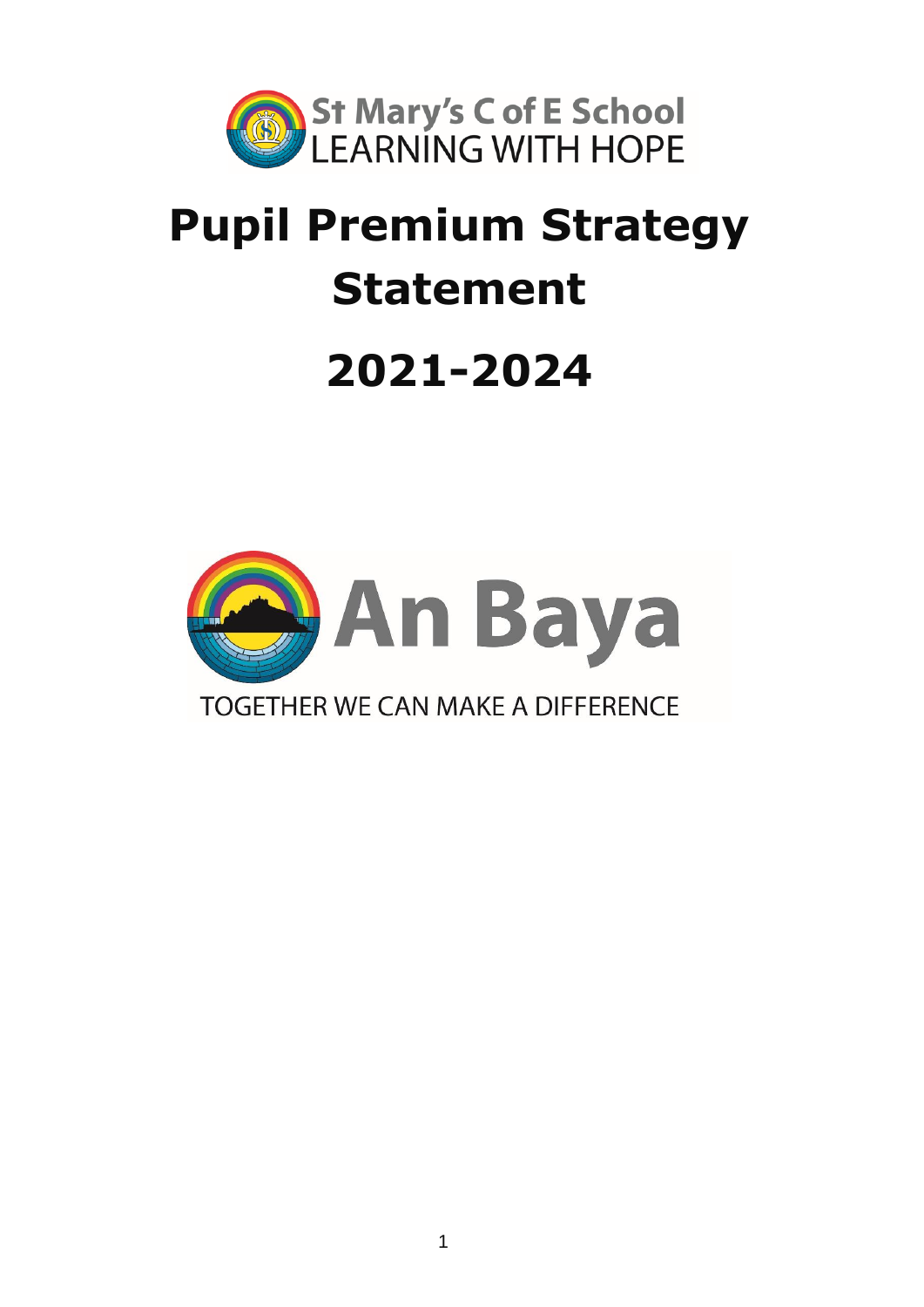## **Pupil premium strategy statement**

This statement details our school's use of pupil premium (and recovery premium for the 2021 to 2022 academic year) funding to help improve the attainment of our disadvantaged pupils.

It outlines our pupil premium strategy, how we intend to spend the funding in this academic year and the effect that last year's spending of pupil premium had within our school.

This strategy should be read in conjunction with our School Improvement Plan 2021- 2022.

### **School overview**

| <b>Detail</b>                                                                                             | Data                               |
|-----------------------------------------------------------------------------------------------------------|------------------------------------|
| School name                                                                                               | St Mary's C of E Primary<br>School |
| Number of pupils in school                                                                                | 139                                |
| Proportion (%) of pupil premium eligible pupils                                                           | 36%                                |
| Academic year/years that our current pupil premium<br>strategy plan covers (3 year plans are recommended) | 2021-2024                          |
| Date this statement was published                                                                         | 31.12.21                           |
| Date on which it will be reviewed                                                                         | 01.07.22                           |
| Statement authorised by                                                                                   | <b>Hilary Tyreman</b>              |
| Pupil premium lead                                                                                        | <b>Hilary Tyreman</b>              |
| Governor / Trustee lead                                                                                   | <b>Rev Sian Yates</b>              |

## **Funding overview**

| <b>Detail</b>                                                                             | Amount  |
|-------------------------------------------------------------------------------------------|---------|
| Pupil premium funding allocation this academic year                                       | £73,525 |
| Recovery premium funding allocation this academic year                                    | £7,250  |
| Pupil premium funding carried forward from previous<br>years (enter £0 if not applicable) | £7,099  |
| Total budget for this academic year                                                       | £87,874 |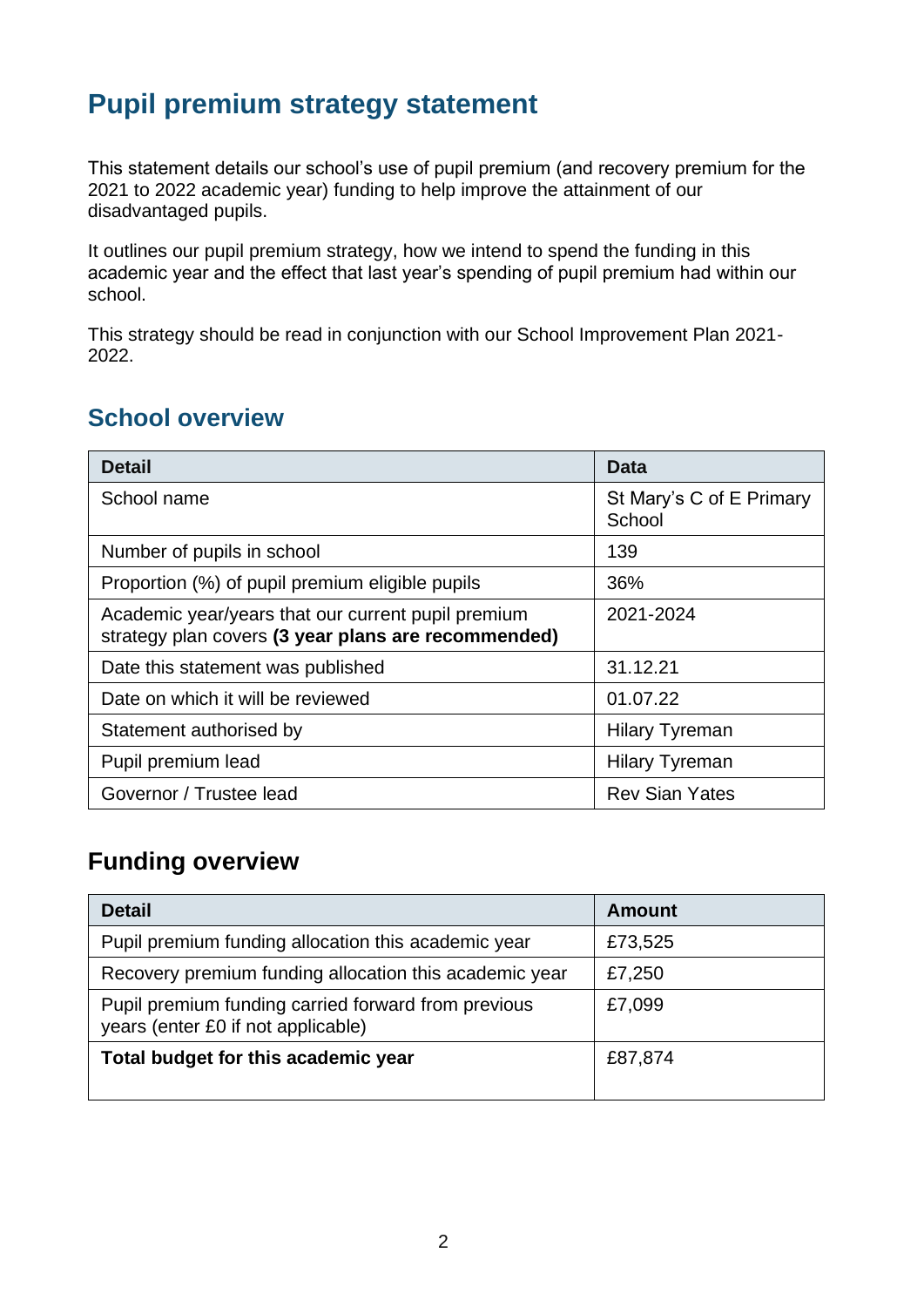# **Part A: Pupil premium strategy plan**

## **Statement of intent**

Our pupil premium strategy plan is underpinned by the vision and ethos of our school:

#### **Governors' Mission statement**

At An Baya Primary Schools our mission is to educate all children spiritually, intellectually, socially, morally, aesthetically and physically to be able to make a difference by following the example of Jesus in the gospels living out 'life in its fullness.'

#### **The schools aim to achieve this by:**

- **Educating for Wisdom, Knowledge and Skills** by following a broad and balanced curriculum that stimulates a sense of curiosity and excitement about the world whilst developing the full potential of all children.
- **Educating for Hope and Aspiration** by providing a safe, nurturing and caring environment where all children can take risks, build resilience, flourish and demonstrate courageous advocacy in action.
- **Educating for Community and Living well together** by building positive relationships with our local, national and international communities and for the schools to be hubs of learning in the community, making a positive difference to children and their families.
- **Educating for Dignity and Respect** by promoting perseverance, generosity, and courage so that children leave our schools equipped with the character virtues to make a difference.

Our intention is that all pupils, irrespective of their background or the challenges they face, make good progress and achieve high attainment across all subject areas. The focus of our pupil premium strategy is to support disadvantaged pupils to achieve that goal, including progress for those who are already high attainers. An Baya Schools are strongly committed to making a positive difference to the lives of our pupils.

We will consider the challenges faced by vulnerable pupils, such as those who have SEN needs, social worker and young carers. The activity we have outlined in this statement is also intended to support their needs, regardless of whether they are disadvantaged or not.

High-quality teaching is at the heart of our approach, with a focus on areas in which disadvantaged pupils require the most support. This is proven to have the greatest impact on closing the disadvantage attainment gap and at the same time will benefit the non-disadvantaged pupils in our school. Implicit in the intended outcomes detailed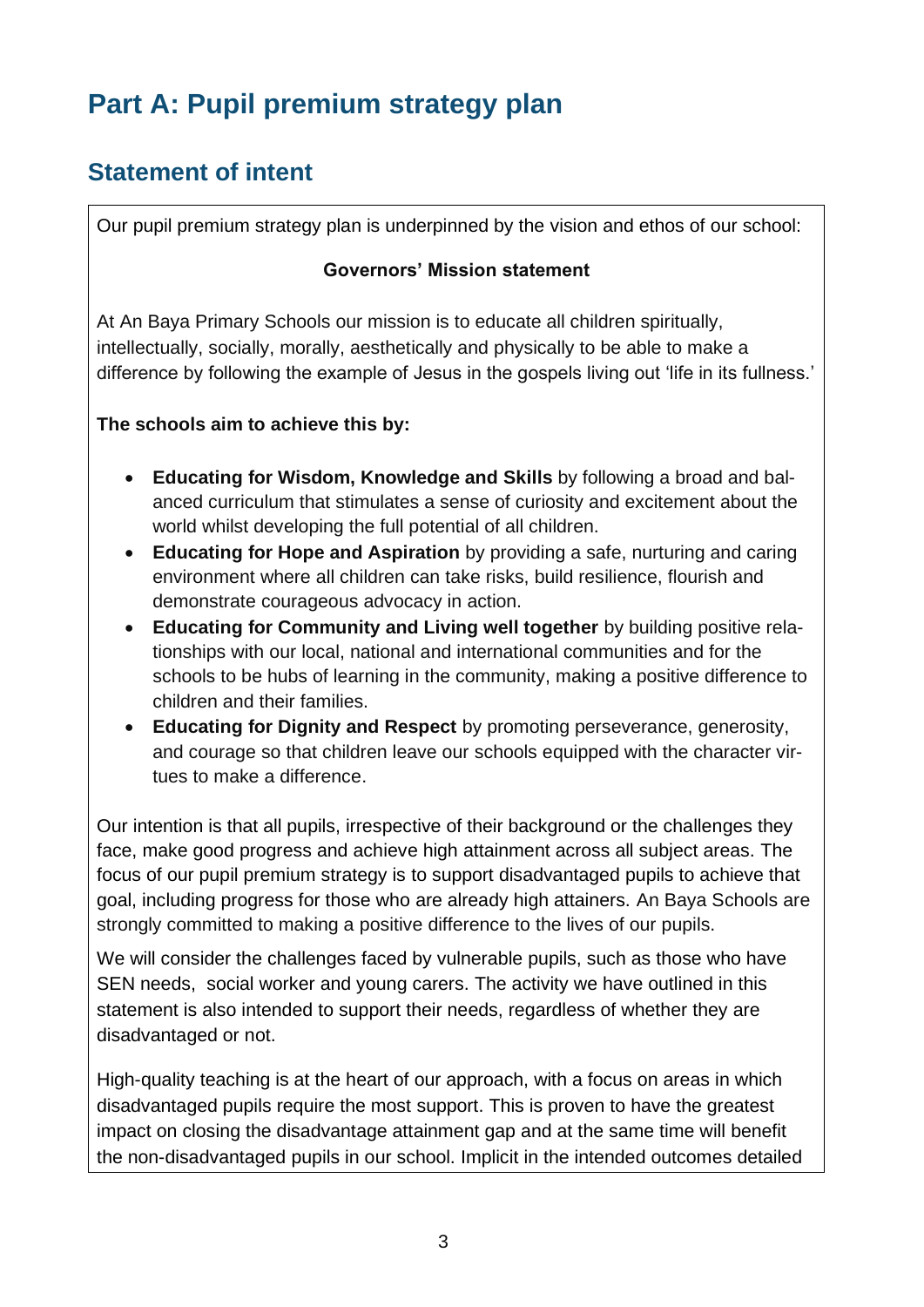below, is the intention that non-disadvantaged pupils' attainment will be sustained and improved alongside progress for their disadvantaged peers.

Our strategy is also integral to wider school plans for education recovery, notably in our targeted support for pupils whose education has been worst affected, including nondisadvantaged pupils.

Our approach will be responsive to common challenges and individual needs, rooted in robust diagnostic assessment, not assumptions about the impact of disadvantage. The approaches we have adopted complement each other to help pupils excel. To ensure they are effective we will:

- ensure disadvantaged pupils are challenged in the work that they're set
- act early to intervene at the point need is identified
- adopt a whole school approach in which all staff take responsibility for disadvantaged pupils' outcomes and raise expectations of what they can achieve

## **Challenges**

This details the key challenges to achievement that we have identified among our disadvantaged pupils.

| <b>Challenge</b><br>number | <b>Detail of challenge</b>                                                                                                                                                                                                                                                                                                                                                                                  |
|----------------------------|-------------------------------------------------------------------------------------------------------------------------------------------------------------------------------------------------------------------------------------------------------------------------------------------------------------------------------------------------------------------------------------------------------------|
|                            | Assessments, observations, and discussions with pupils indicate under-<br>developed oral language skills and vocabulary gaps among many disad-<br>vantaged pupils. These are evident from Reception through to KS2 and<br>in general, are more prevalent among our disadvantaged pupils than<br>their peers. In 2021 11/17 pupils in our reception class were below ex-<br>pected level for oracy on entry. |
| 2                          | Assessments, observations, and discussions with pupils suggest disad-<br>vantaged pupils generally have greater difficulties with phonics than<br>their peers. This negatively impacts their development as readers.                                                                                                                                                                                        |
| 3                          | Internal and external assessments indicate that writing attainment and<br>progress among disadvantaged pupils is below that of non-disadvan-<br>taged pupils.                                                                                                                                                                                                                                               |
|                            | On entry to Reception class in three years, between 60 - 100% of our<br>disadvantaged pupils arrive below age-related expectations compared<br>to 0-25% of other pupils. This gap remains steady to the end of KS2.                                                                                                                                                                                         |
| 4                          | Our assessments and observations indicate that the education of many<br>of our disadvantaged pupils have been impacted by partial school clo-<br>sures to a greater extent than for other pupils. These findings are sup-<br>ported by national studies.                                                                                                                                                    |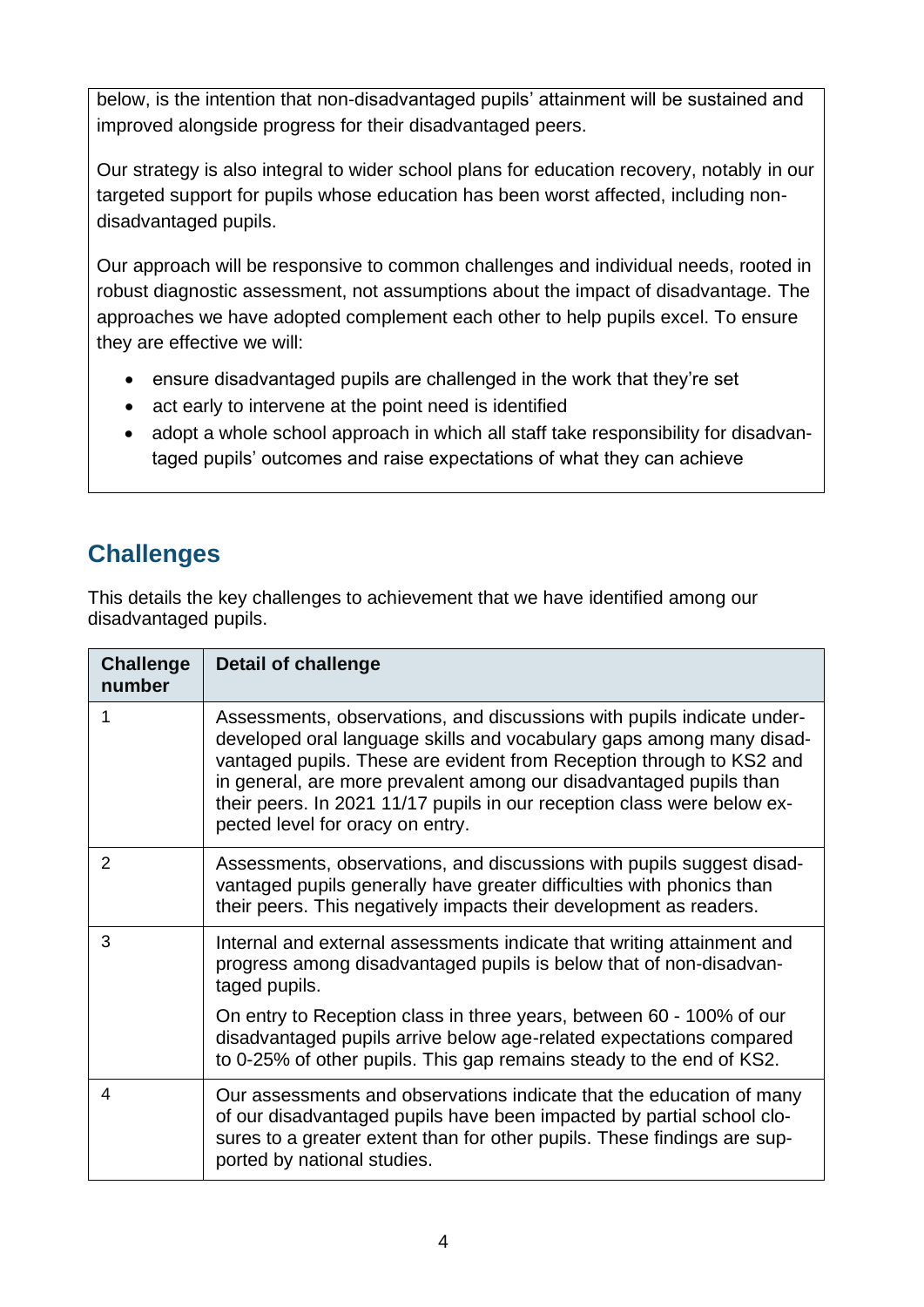|   | This has resulted in significant knowledge gaps leading to some pupils<br>falling further behind age-related expectations, reading in KS1, writing<br>throughout the school, greater depth in maths and from end of KS1 data<br>for boys in maths                                                                                                                 |
|---|-------------------------------------------------------------------------------------------------------------------------------------------------------------------------------------------------------------------------------------------------------------------------------------------------------------------------------------------------------------------|
| 5 | Our assessments (including wellbeing survey), observations and discus-<br>sions with pupils and families have identified social and emotional is-<br>sues for many pupils and a lack of enrichment opportunities during<br>school closure. These challenges particularly affect disadvantaged pu-<br>pils, including their engagement, aspiration and attainment. |
|   | Teacher referrals for support have increased during the pandemic. 8 pu-<br>pils (8 of whom are disadvantaged) currently require additional support<br>with social and emotional needs, with 8 (8 of whom are disadvantaged)<br>receiving individual or small group interventions.                                                                                 |
| 6 | Our attendance data over the years indicates that attendance among<br>disadvantaged pupils has been between lower than for non-disadvan-<br>taged pupils.                                                                                                                                                                                                         |
|   | Our assessments and observations indicate that absenteeism is nega-<br>tively impacting disadvantaged pupils' progress.                                                                                                                                                                                                                                           |

## **Intended outcomes**

This explains the outcomes we are aiming for **by the end of our current strategy plan**, and how we will measure whether they have been achieved.

| Intended outcome                                                                          | <b>Success criteria</b>                                                                                                                                                                                                                                                   |
|-------------------------------------------------------------------------------------------|---------------------------------------------------------------------------------------------------------------------------------------------------------------------------------------------------------------------------------------------------------------------------|
| Improved oral<br>language skills and<br>vocabulary among<br>disadvantaged pupils.         | Assessments and observations indicate significantly im-<br>proved oral language among disadvantaged pupils. This is<br>evident when triangulated with other sources of evidence,<br>including engagement in lessons, book scrutiny and ongo-<br>ing formative assessment. |
| Embed oracy in our<br>curriculum (See SIP)                                                |                                                                                                                                                                                                                                                                           |
| We will purchase<br>resources and fund<br>ongoing teacher<br>training and release<br>time |                                                                                                                                                                                                                                                                           |
| Improved reading<br>attainment among<br>disadvantaged pupils.                             | KS2 reading outcomes in 2024/25 show that more than<br>90% of disadvantaged pupils met the expected standard                                                                                                                                                              |
| Improved writing<br>attainment for<br>disadvantaged pupils<br>at the end of KS2.          | KS2 writing outcomes in 2024/25 show that more than 90%<br>of disadvantaged pupils met the expected standard.                                                                                                                                                             |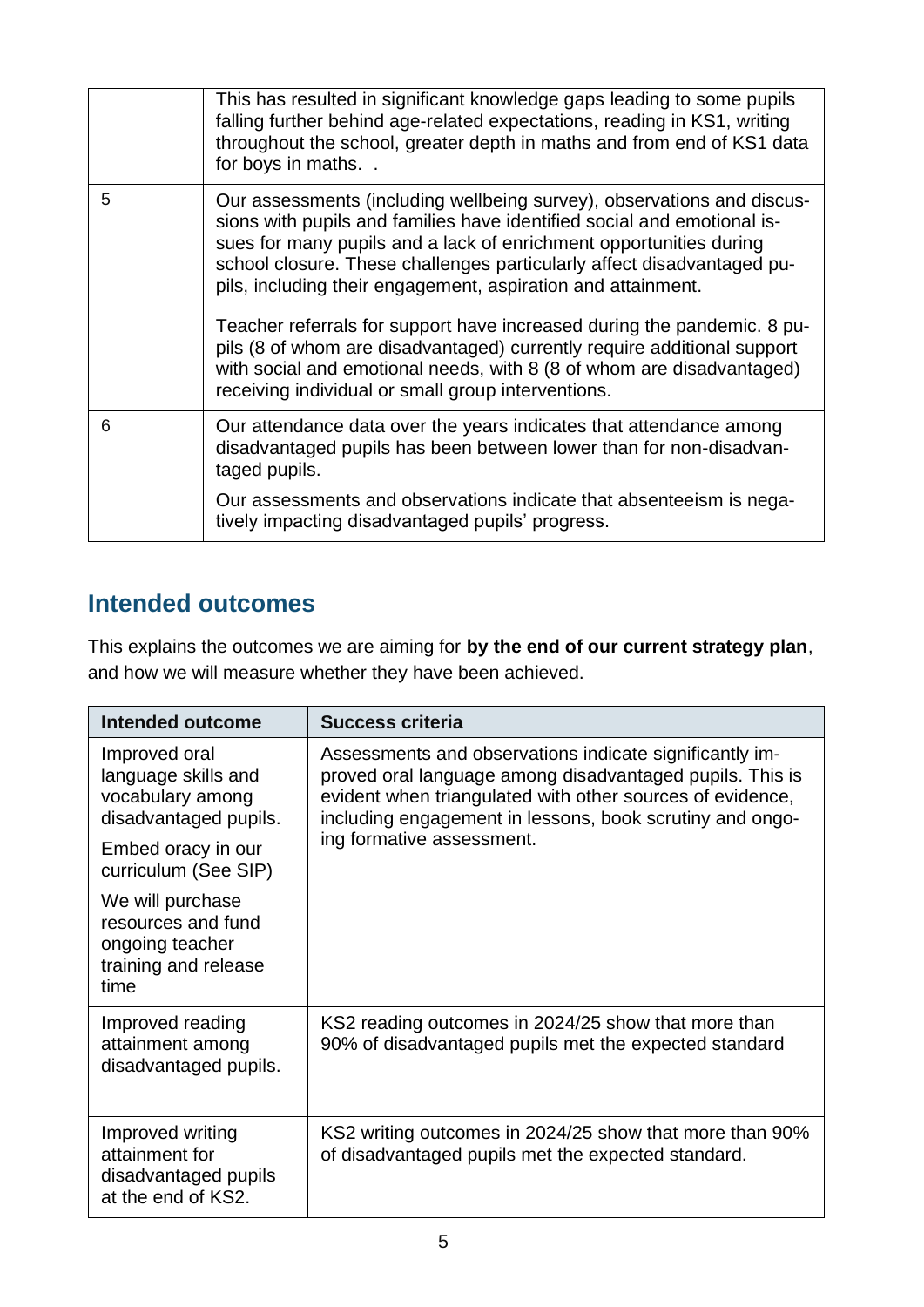| Achieve and sustain<br>improved wellbeing for<br>all pupils in our school,<br>particularly our<br>disadvantaged pupils. | Sustained high levels of wellbeing from 2024/25 demon-<br>strated by:<br>qualitative data from pupil voice, pupil and parent sur-<br>$\bullet$<br>veys and teacher observations<br>a significant increase in participation in enrichment ac-<br>$\bullet$<br>tivities, particularly among disadvantaged pupils                                                                                                                       |
|-------------------------------------------------------------------------------------------------------------------------|--------------------------------------------------------------------------------------------------------------------------------------------------------------------------------------------------------------------------------------------------------------------------------------------------------------------------------------------------------------------------------------------------------------------------------------|
| Achieve and sustain<br>improved attendance<br>for all pupils,<br>particularly our<br>disadvantaged pupils.              | Sustained high attendance from 2024/25 demonstrated by:<br>the overall absence rate for all pupils being no more<br>$\bullet$<br>than 4%, and the attendance gap between disadvan-<br>taged pupils and their non-disadvantaged peers being<br>reduced<br>the percentage of all pupils who are persistently absent<br>٠<br>being below 8% and the figure among disadvantaged<br>pupils being no more than 2% higher than their peers. |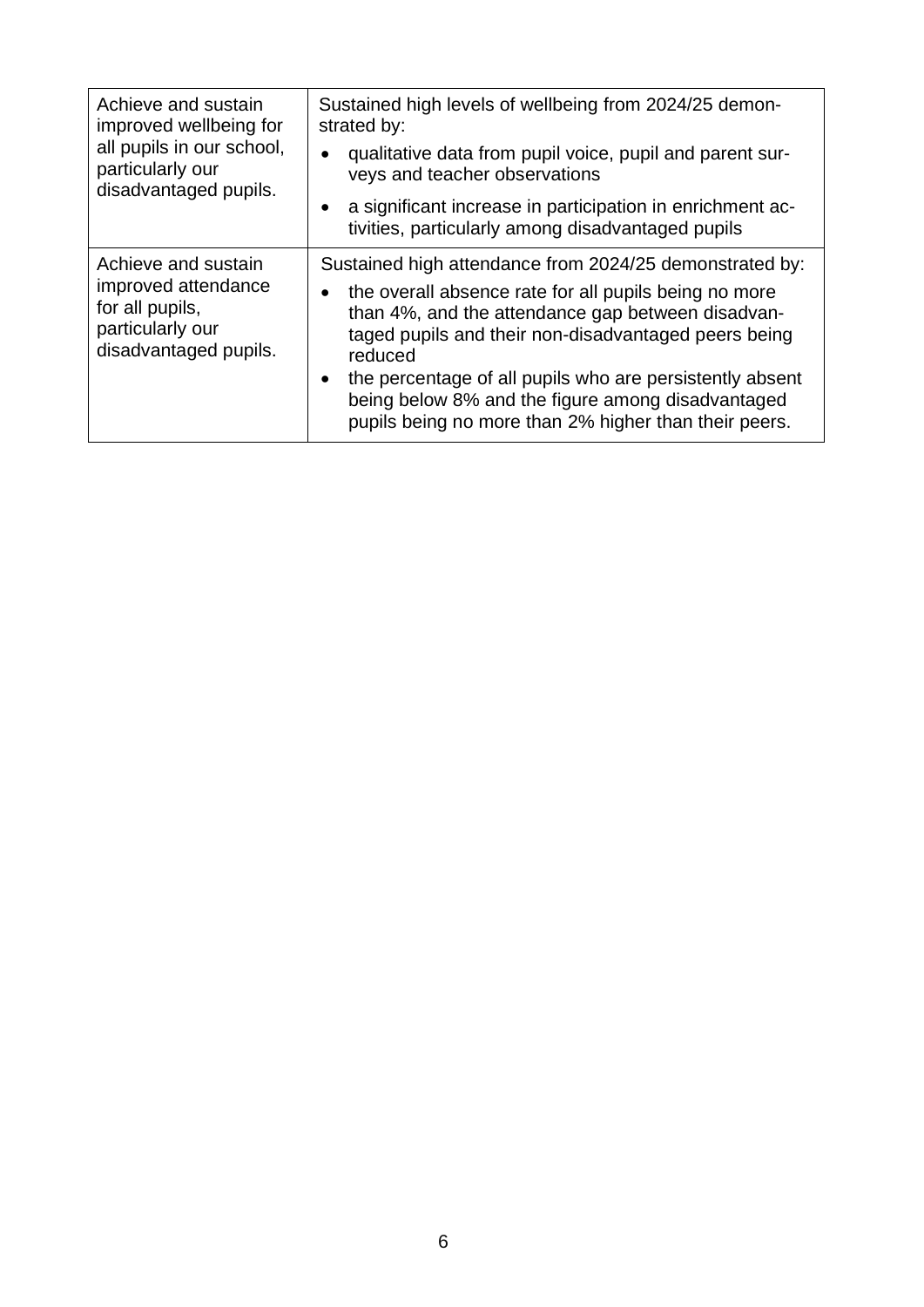#### **Activity in this academic year**

This details how we intend to spend our pupil premium (and recovery premium funding) **this academic year** to address the challenges listed above.

#### **Teaching (for example, CPD, recruitment and retention)**

Budgeted cost: £33,342.52

| <b>Activity</b>                                                                                                                                  | <b>Evidence that supports this</b><br>approach                                                                                                                                                                                                      | <b>Challenge</b><br>number(s)<br>addressed |
|--------------------------------------------------------------------------------------------------------------------------------------------------|-----------------------------------------------------------------------------------------------------------------------------------------------------------------------------------------------------------------------------------------------------|--------------------------------------------|
| <b>Assessments</b><br><b>Purchase of NFER</b><br>standardised diagnostic<br>assessments in Maths,<br>Reading and Grammar and<br>Punctuation      | Standardised tests can provide reliable<br>insights into the specific strengths and<br>weaknesses of each pupil to help<br>ensure they receive the correct<br>additional support through interventions<br>or teacher instruction:                   | 1, 2, 3, 4, 5                              |
| <b>Purchase of Motional toolkit</b><br>for assessing and tracking<br>well being. Use as a class<br>snapshot and for targeted<br>work,            | Motional is used by TIS practitioners to<br>assist in assessing, planning and<br>tracking pupils emotional health and<br>well being.                                                                                                                |                                            |
| Purchase of B squared or<br>similar assessment toolkit for<br>supporting pupils with SEN<br>to tailor the curriculum to<br>meet needs of pupils. | B squared provides a framework for<br>SEN pupils working below the National<br>Curriculum expectations and will give<br>small step guidance and support to all<br>class teacher.                                                                    |                                            |
| Training for staff to ensure<br>assessments are interpreted<br>and administered correctly.                                                       |                                                                                                                                                                                                                                                     |                                            |
| <b>Coaching approaches</b><br>Continue to develop<br>coaching approaches across<br>the school to improve<br>teaching and learning for all.       | The school has started to use coaching<br>and strategies to good effect.<br>This has developed staff confidence,<br>knowledge and constructive discussion<br>for improving teaching and learning                                                    | 1,2,3,4,5                                  |
| <b>Teaching support</b><br>Quality support in class for<br>disadvantaged children                                                                | Experienced HLTA provision in Year 6<br>to support class teacher ensuring<br>engagement, challenge and picking up<br>on misconceptions immediately.<br>Historic evidence from our school has<br>demonstrated the effectiveness of this<br>strategy. | 1,2,3,4,5                                  |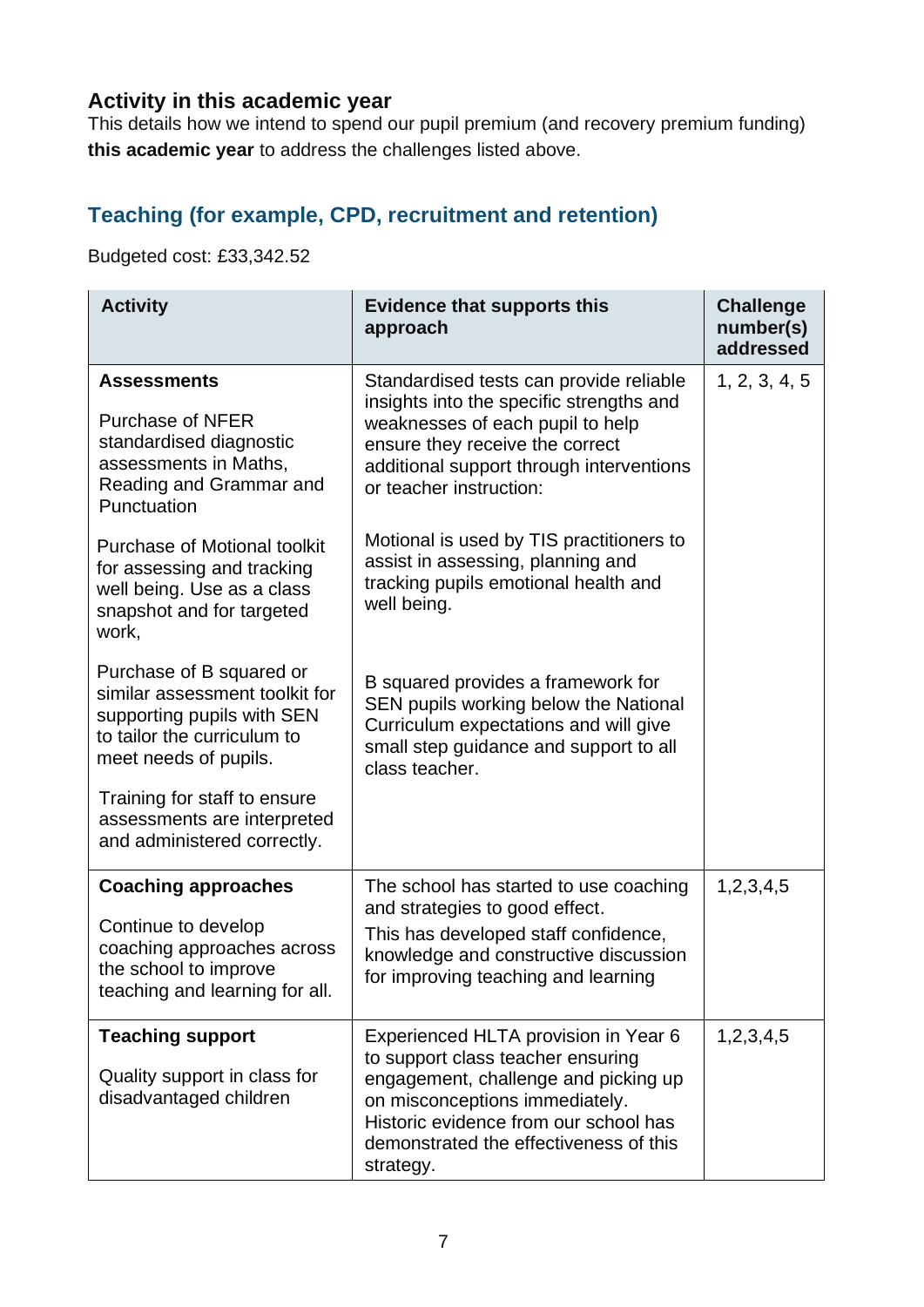| Oracy<br>Embedding dialogic activities<br>across the school curricu-<br>lum. These can support pu-<br>pils to articulate key ideas,<br>consolidate understanding<br>and extend vocabulary.<br>We will purchase resources<br>and fund ongoing teacher<br>training and release time for<br>the subject leader to imple-<br>ment this strategy across<br>the school. | There is a strong evidence base that<br>suggests oral language interventions,<br>including dialogic activities such as<br>high-quality classroom discussion, are<br>inexpensive to implement with high im-<br>pacts on reading: | 1    |
|-------------------------------------------------------------------------------------------------------------------------------------------------------------------------------------------------------------------------------------------------------------------------------------------------------------------------------------------------------------------|---------------------------------------------------------------------------------------------------------------------------------------------------------------------------------------------------------------------------------|------|
| <b>Phonics</b>                                                                                                                                                                                                                                                                                                                                                    | Books need to closely match teaching                                                                                                                                                                                            | 2    |
| Purchase of additional read-<br>ing books to ensure that<br>Early reading books are<br>closely matched to phonics<br>stage,                                                                                                                                                                                                                                       | and reading books that are taken home<br>should be developing fluency of<br>reading.                                                                                                                                            |      |
| We will review our phonics<br>programme with view to pur-<br>chase of a <b>DfE</b> validated<br><b>Systematic Synthetic Phon-</b><br>ics programme to secure<br>stronger phonics teaching<br>for all pupils.                                                                                                                                                      | Phonics approaches have a strong<br>evidence base that indicates a positive<br>impact on the accuracy of word reading<br>(though not necessarily<br>comprehension), particularly for<br>disadvantaged pupils:                   |      |
| <b>Reading comprehension</b>                                                                                                                                                                                                                                                                                                                                      | Using Reading VIPERS approach is                                                                                                                                                                                                | 4    |
| Development of a consistent<br>approach to the teaching of<br>reading comprehension<br>across the schools                                                                                                                                                                                                                                                         | helping pupils to feel confident about<br>question types and to be able to<br>articulate and develop written<br>comprehension skills for reading                                                                                |      |
| <b>Writing</b>                                                                                                                                                                                                                                                                                                                                                    | Extend EYFS approach into Year 1 to                                                                                                                                                                                             | 3, 4 |
| Adapt our writing curriculum<br>in light of data and observa-<br>tions following return to<br>school in March 2021 and<br>continued impact on writing,                                                                                                                                                                                                            | ensure children have good foundation<br>of 'sentence-ness' to build on<br>Ensuring children have more short<br>regular opportunities to write to build<br>fluency and stamina for writing.                                      |      |
| In reception class and Early<br>Year 1 ensure time is given<br>to securing sentence con-<br>cepts and building vocabu-<br>lary,                                                                                                                                                                                                                                   | Short mini lessons on grammar,<br>punctuation and spelling revisiting key<br>concepts will secure improvements.                                                                                                                 |      |
| Purchase of Jane Con-<br>sandine 'Fantastics' ap-<br>proach for Reception class<br>and extend this into Year 1.                                                                                                                                                                                                                                                   |                                                                                                                                                                                                                                 |      |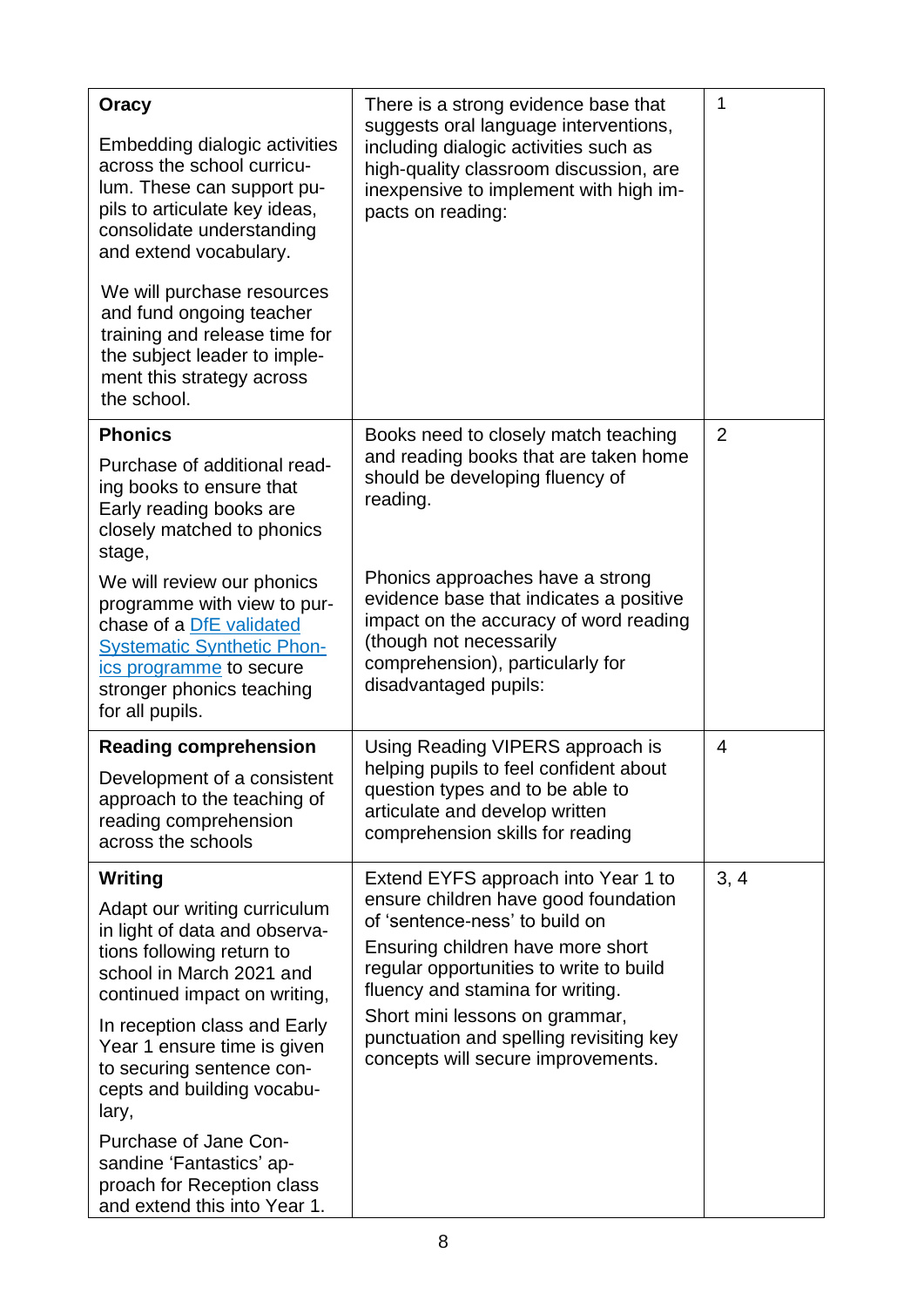| <b>Fantastic Foundations - Writ-</b><br>ing in the Early Years (jane-<br>considine.com)<br>Purchase of Literacy SHED<br>resources, Grammarsaurus<br>and Spelling Frame                                                                                                                   |                                                                                                                                                                                                                                                                                                                                                                                                   |   |
|------------------------------------------------------------------------------------------------------------------------------------------------------------------------------------------------------------------------------------------------------------------------------------------|---------------------------------------------------------------------------------------------------------------------------------------------------------------------------------------------------------------------------------------------------------------------------------------------------------------------------------------------------------------------------------------------------|---|
| Development and<br>enhancement of our maths<br>teaching and curriculum<br>planning in line with DfE and<br>EEF guidance.<br>We will fund teacher release<br>time to enable our Maths<br>Lead (who is a trained Maths<br>Mastery Lead) to embed key<br>elements of guidance in<br>school. | The DfE non-statutory guidance has<br>been produced in conjunction with the<br>National Centre for Excellence in the<br>Teaching of Mathematics, drawing on<br>evidence-based approaches:<br>Maths_guidance_KS_1_and_2.pdf<br>(publishing.service.gov.uk)<br>The EEF guidance is based on a range<br>of the best available evidence:<br><b>Improving Mathematics in Key Stages</b><br>$2$ and $3$ | 3 |
| Improve the quality of social<br>and emotional (SEL) learn-<br>ing.<br>SEL approaches will be em-<br>bedded into routine educa-<br>tional practices and sup-<br>ported by professional devel-<br>opment and training for staff.                                                          | There is extensive evidence<br>associating childhood social and<br>emotional skills with improved<br>outcomes at school and in later life<br>(e.g., improved academic performance,<br>attitudes, behaviour and relationships<br>with peers):<br><b>EEF Social and Emotional Learning.</b><br>pdf(educationendowmentfoundation.or<br>$g.$ uk $)$                                                   | 5 |

## **Targeted academic support (for example, tutoring, one-to-one support structured interventions)**

Budgeted cost: £31,740

| <b>Activity</b>                                                                                                                                  | Evidence that supports this approach                                                                                                                                                                                                                                                        | <b>Challenge</b><br>number(s)<br>addressed |
|--------------------------------------------------------------------------------------------------------------------------------------------------|---------------------------------------------------------------------------------------------------------------------------------------------------------------------------------------------------------------------------------------------------------------------------------------------|--------------------------------------------|
| <b>Oracy/Speech and</b><br>Language<br>NELI programme used<br>for children in reception<br>who are working below<br>age related<br>expectations. | Oral language interventions can have a<br>positive impact on pupils' language skills.<br>Approaches that focus on speaking,<br>listening and a combination of the two<br>show positive impacts on attainment:<br>Oral language interventions   EEF<br>(educationendowmentfoundation.org.uk) | 1, 4                                       |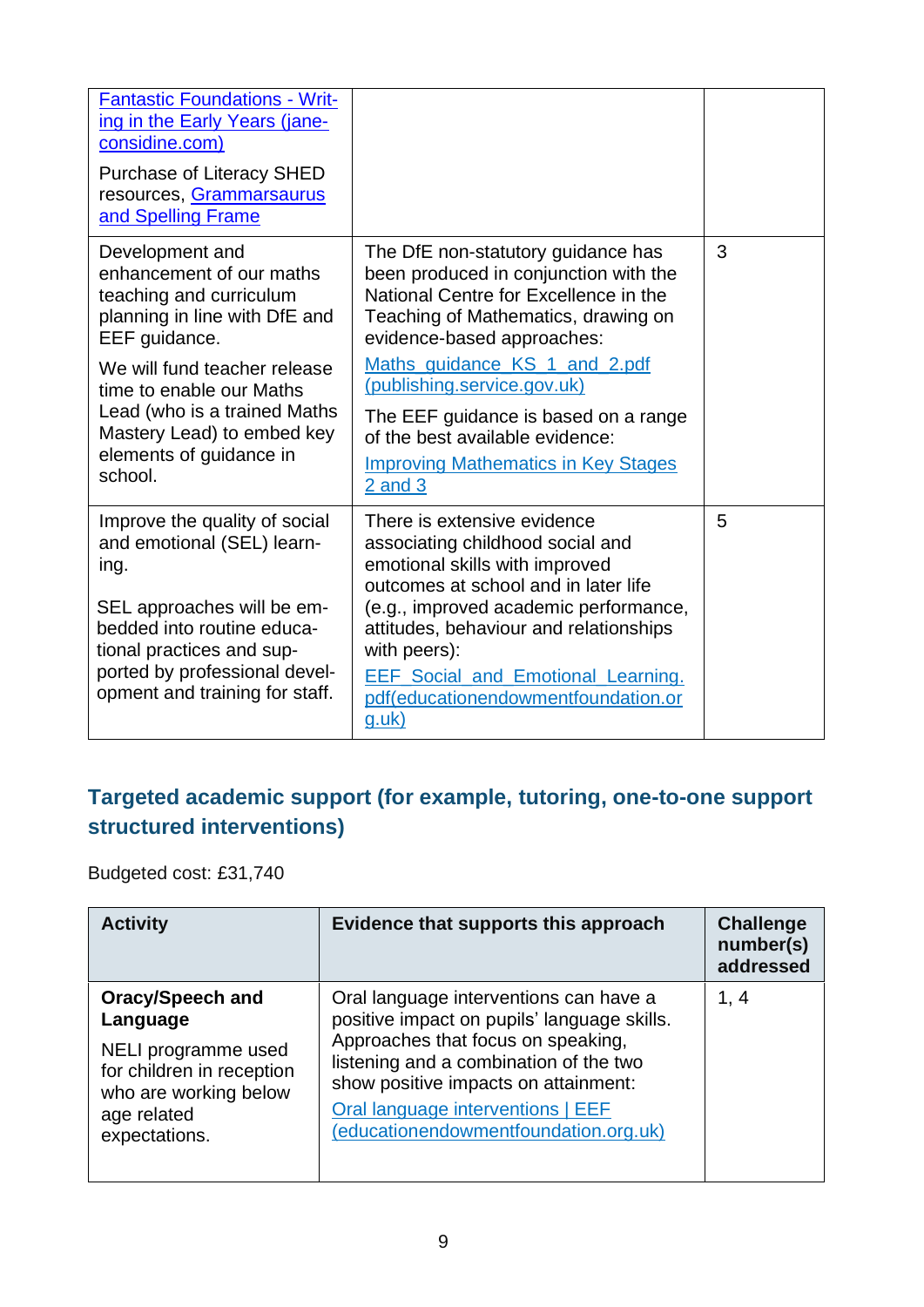| This will include training<br>time for the Teaching<br>assistant.<br><b>ICAN Boost programme</b><br>to be introduced as an<br>intervention for KS1 and<br>KS2 children<br><b>Targeted SAL provision</b><br>for pupils who need a<br>high level of SAL<br>support.<br>Cost of HLTA to support<br>delivery of this.                                                                                                                                                                                                                           |                                                                                                                                                                                                                                                                                                                                                                                                                                                                                            |                |
|---------------------------------------------------------------------------------------------------------------------------------------------------------------------------------------------------------------------------------------------------------------------------------------------------------------------------------------------------------------------------------------------------------------------------------------------------------------------------------------------------------------------------------------------|--------------------------------------------------------------------------------------------------------------------------------------------------------------------------------------------------------------------------------------------------------------------------------------------------------------------------------------------------------------------------------------------------------------------------------------------------------------------------------------------|----------------|
| <b>Phonics</b><br><b>Additional phonics</b><br>sessions targeted at<br>disadvantaged pupils<br>who require further<br>phonics support. This<br>will be delivered in<br>collaboration with our<br>local English hub.                                                                                                                                                                                                                                                                                                                         | Phonics approaches have a strong<br>evidence base indicating a positive impact<br>on pupils, particularly from disadvantaged<br>backgrounds. Targeted phonics<br>interventions have been shown to be more<br>effective when delivered as regular<br>sessions over a period up to 12 weeks:<br><b>Phonics   Toolkit Strand   Education</b><br><b>Endowment Foundation   EEF</b>                                                                                                             | $\overline{2}$ |
| <b>Targeted intervention</b><br>Engaging with the<br><b>National Tutoring Pro-</b><br>gramme to provide a<br>blend of tuition,<br>mentoring and school-<br>led tutoring for pupils<br>whose education has<br>been most impacted by<br>the pandemic. A<br>significant proportion of<br>the pupils who receive<br>tutoring will be<br>disadvantaged, including<br>those who are high<br>attainers.<br>Small group intervention<br>and tutoring will cover<br>Phonics, Reading<br>comprehension and<br>Maths across KS1 and<br>KS <sub>2</sub> | Tuition targeted at specific needs and<br>knowledge gaps can be an effective<br>method to support low attaining pupils or<br>those falling behind, both one-to-one:<br>One to one tuition   EEF (educationendow-<br>mentfoundation.org.uk)<br>And in small groups:<br><b>Small group tuition   Toolkit Strand   Educa-</b><br>tion Endowment Foundation   EEF<br>Interventions will be monitored rigorously<br>and reviewed regularly to ensure that they<br>are having the planned impact | 4              |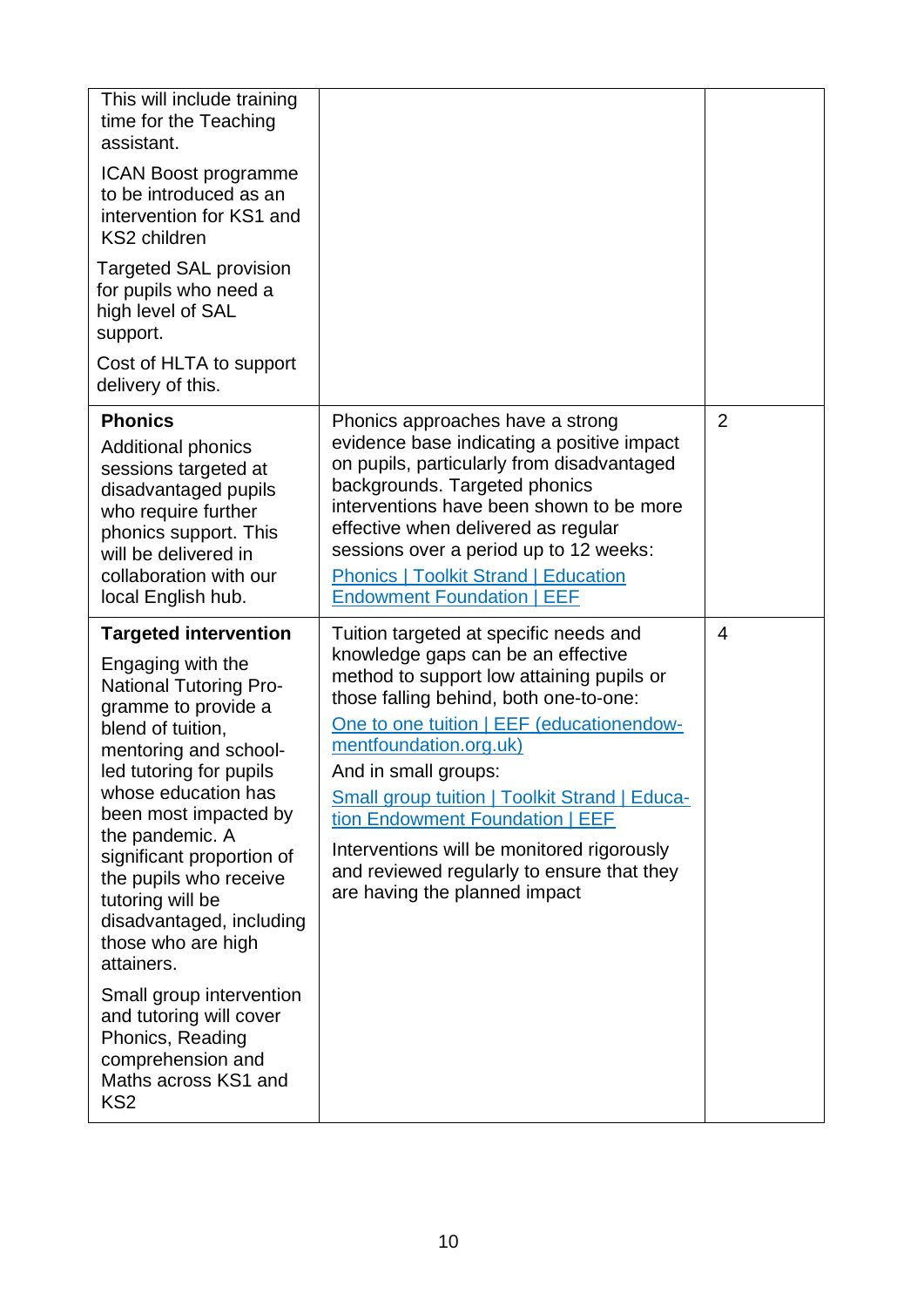## **Wider strategies (for example, related to attendance, behaviour, wellbeing)**

Budgeted cost: £22,791.48

| <b>Activity</b>                                                                                                                                                                                                                                                                                                                        | <b>Evidence that supports this</b><br>approach                                                                                                                                                     | <b>Challenge</b><br>number(s)<br>addressed |
|----------------------------------------------------------------------------------------------------------------------------------------------------------------------------------------------------------------------------------------------------------------------------------------------------------------------------------------|----------------------------------------------------------------------------------------------------------------------------------------------------------------------------------------------------|--------------------------------------------|
| <b>Emotional Health and Well Being</b><br>Refresher whole school staff<br>meeting on TIS to embed this<br>approach Staff engage with regular<br>updates from TIS.<br>Develop a staged approach to<br>developing children's vocabulary for<br><b>Emotional Literacy to increase</b><br>children's awareness of feelings and<br>emotions | <b>EEF</b> Social and Emotional Le<br>arning.pdf<br>(educationendowmentfoundatio<br>n.org.uk)                                                                                                      | 5                                          |
| <b>Attendance</b><br>Embedding principles of good<br>practice set out in the DfE's<br><b>Improving School Attendance</b><br>advice.<br>This will involve training and release<br>time for staff to develop and<br>implement new procedures and<br>appointing attendance/support<br>officers to improve attendance.                     | The DfE guidance has been<br>informed by engagement with<br>schools that have significantly<br>reduced levels of absence and<br>persistent absence.                                                | 6                                          |
| Inclusion Leader (HLTA) to work with<br>pupils and families supporting<br>disadvantage pupils with SEN needs<br>and co-ordinating SMEH work<br>across the school, Our Inclusion<br>Lead is also our Mental Health Lead<br>in schools                                                                                                   | Engagement and support for<br>disadvantaged pupils and<br>families is crucial.                                                                                                                     | 4.5.6                                      |
| <b>Additional resources</b><br>Contingency fund to ensure<br>disadvantaged children can fully<br>access all areas of education                                                                                                                                                                                                         | We use some PP funding to<br>ensure that all children in<br>receipt of PP can take part in<br>enrichment activities, including<br>trips and visits that are central<br>to our curriculum delivery. | 5                                          |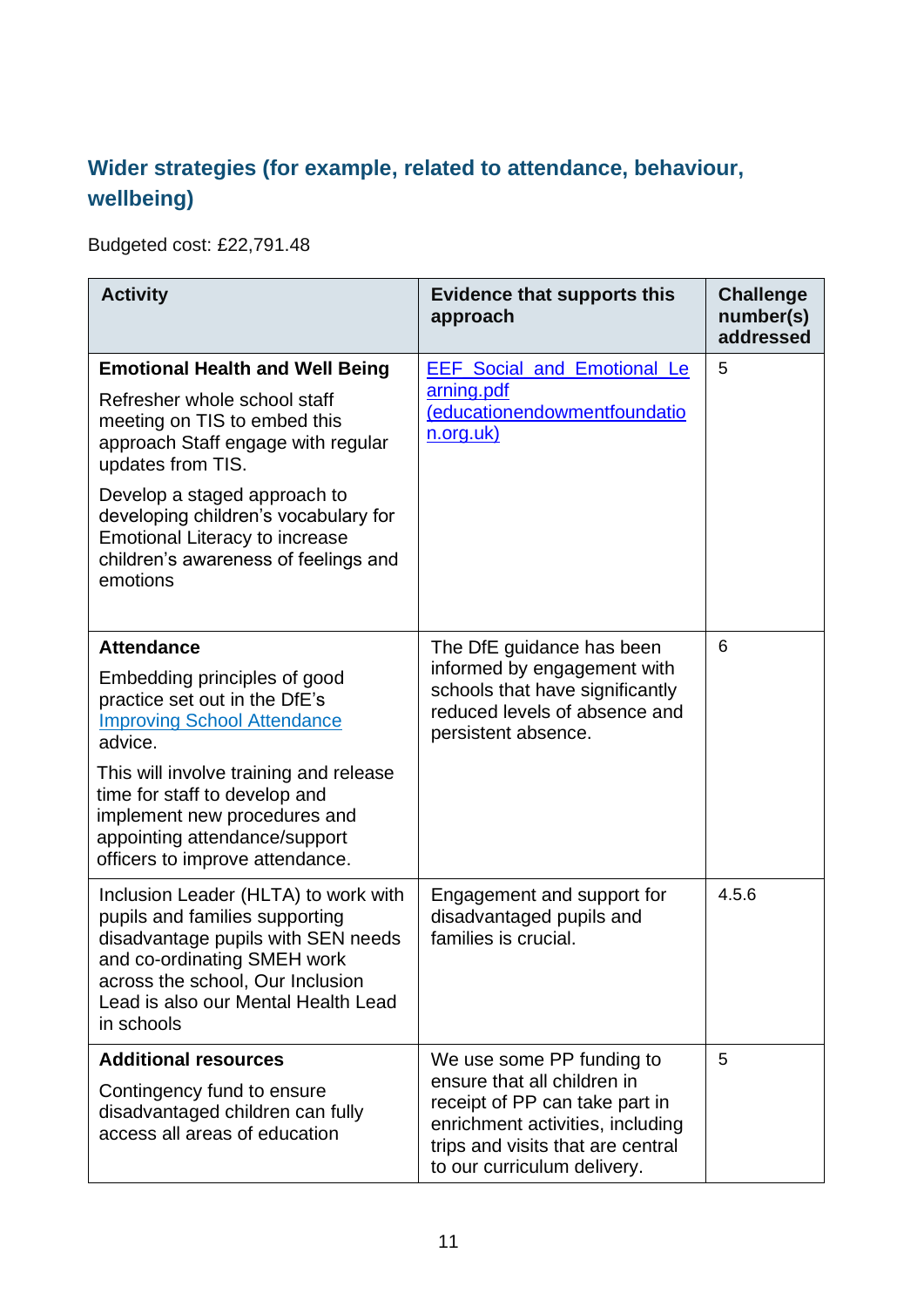| a small amount of funding aside<br>to respond quickly to needs that<br>have not yet been identified. | Contingency fund for acute issues. | Based on our experiences and<br>those of similar schools to ours.<br>we have identified a need to set | All |
|------------------------------------------------------------------------------------------------------|------------------------------------|-------------------------------------------------------------------------------------------------------|-----|
|------------------------------------------------------------------------------------------------------|------------------------------------|-------------------------------------------------------------------------------------------------------|-----|

## **Total budgeted cost: £87,874**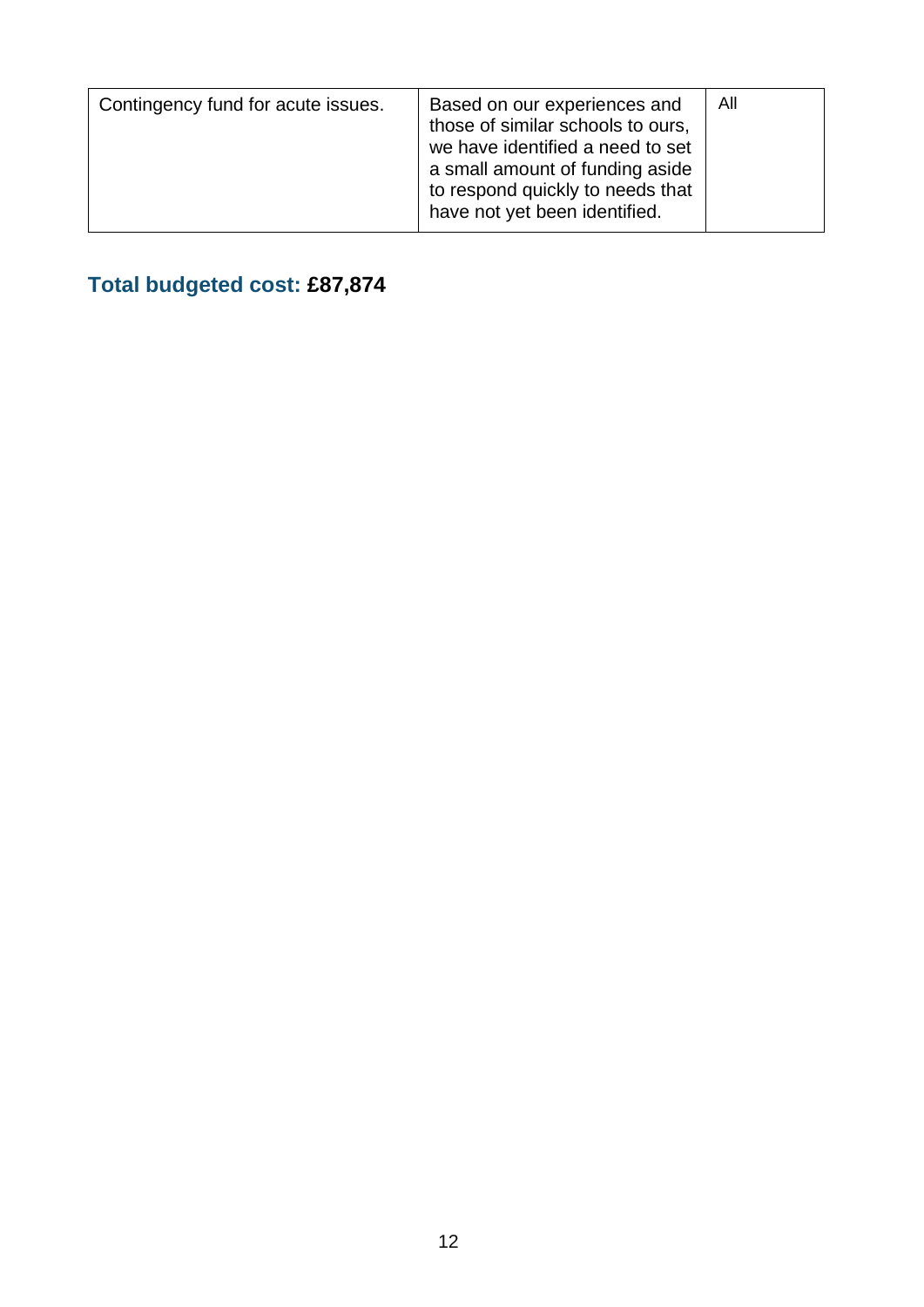## **Part B: Review of outcomes in the previous academic year**

## **Pupil premium strategy outcomes**

This details the impact that our pupil premium activity had on pupils in the 2020 to 2021 academic year.

Our internal assessments during 2020/21 suggested that the performance of disadvantaged pupils was lower than in previous years in key areas of the curriculum. Despite being on track during the first year (2018/19), the outcomes we aimed to achieve in our previous strategy by the end of 2020/21 were therefore not fully realised. The impact of COVID19 and school partial closures was overall greater with younger children and for disadvantaged children, particularly those with SEN needs (School Support).

Our assessment of the reasons for these outcomes points primarily to Covid-19 impact, which disrupted all our subject areas to varying degrees. As evidenced in schools across the country, school closure was most detrimental to our disadvantaged pupils, and they were not able to benefit from our pupil premium funded improvements to teaching and targeted interventions to the degree we had intended. The impact was mitigated by our resolution to maintain a high quality curriculum, including during periods of partial closure, which was aided by our remote learning strategy with consistent approaches across the schools, target inclusion of disadvantaged pupils in school and some support from Oak Academy resources. As a school we placed strong emphasis on the social and emotional well-being of all children, posting daily assemblies in line with our Christian Ethos and well-being activities. The pupil in our school 'landed back' well due to carefully thought out approaches to the curriculum which took into account children's emotional and social needs, the need to build concentration and community again whilst also having a targeted approach to the curriculum to ensure pupils had a balanced curriculum and also readily engaged with the excitement of being back as a school learning community.

Although overall attendance in 2020/21 was lower than in the preceding years due to school closures from March 2021 – July 2021 it was higher than the national average. At times when all pupils were expected to attend school, absence among disadvantaged pupils was generally in line with other pupils. However, gaps have widened during the Autumn term due to level of COVID in school and the need for children to obtain PCR tests. The gaps between disadvantages and non-disadvantaged as have emerged again, which is why attendance is a focus of our current plan.

Our assessments and observations indicated that pupil behaviour, wellbeing and mental health were significantly impacted last year for some pupils last year, primarily due to COVID-19-related issues. The impact was more noticeable for disadvantaged pupils.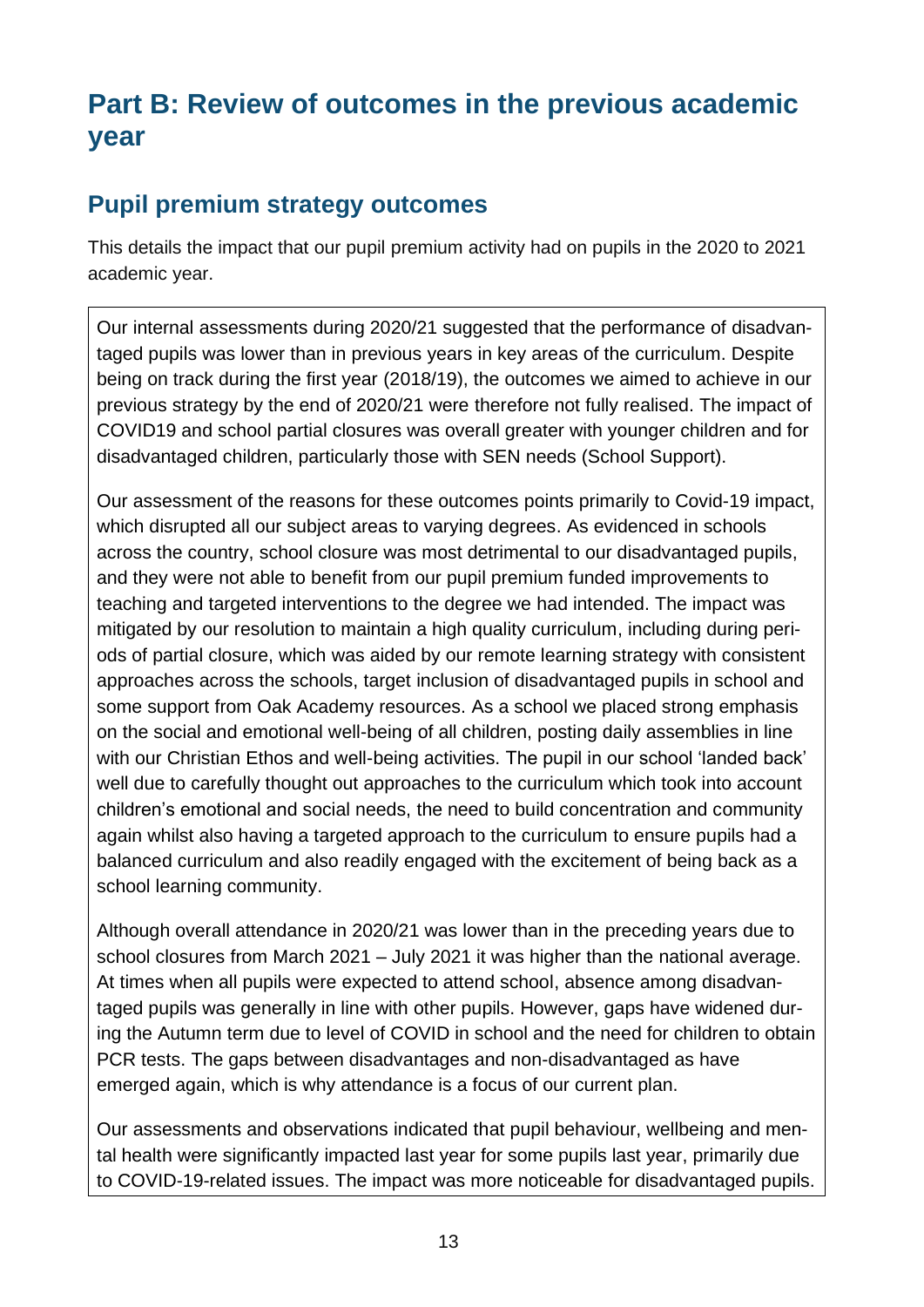We used pupil premium funding to provide wellbeing support for all pupils, and targeted interventions where required. We are building on that approach with the activities detailed in this plan.